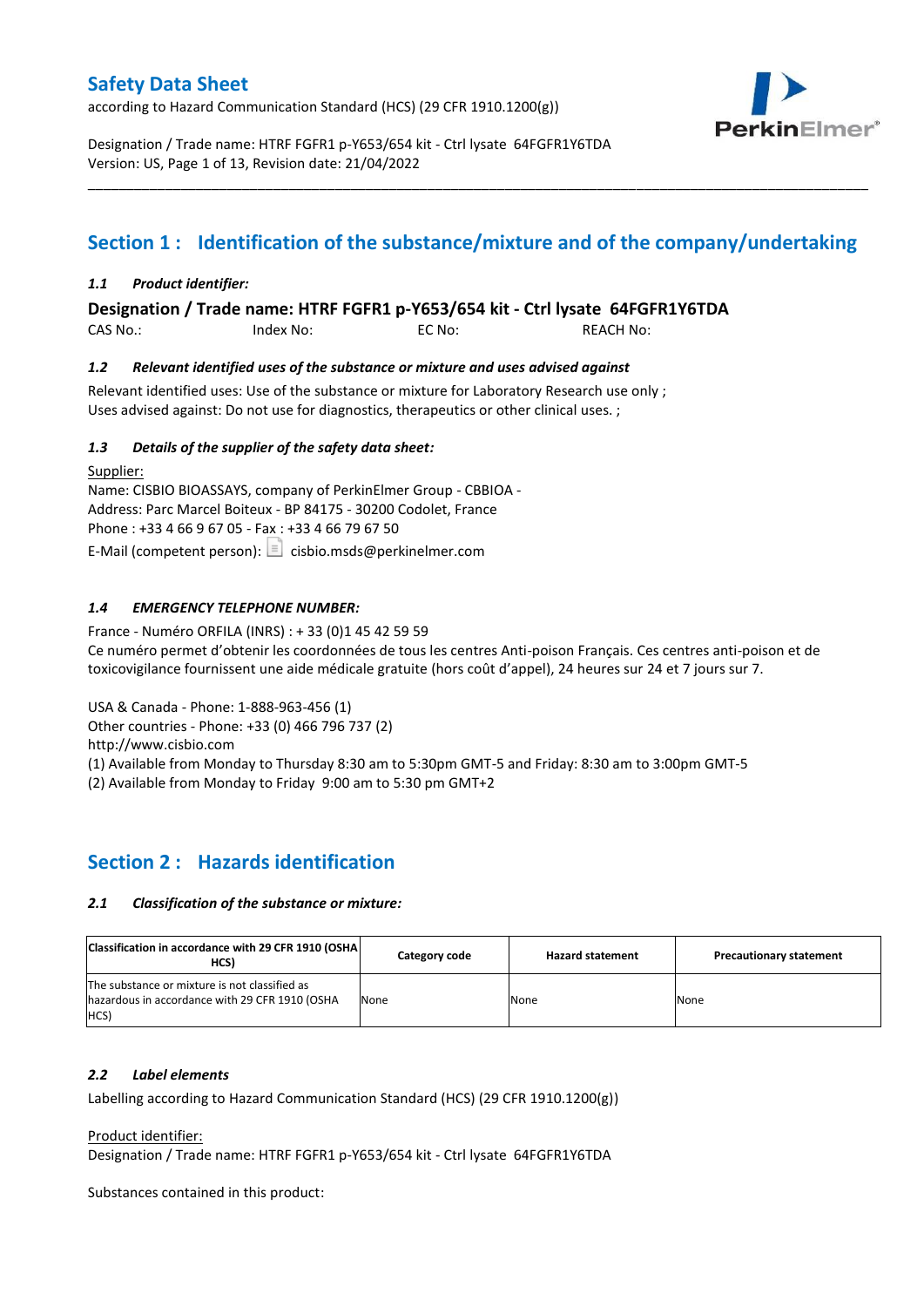according to Hazard Communication Standard (HCS) (29 CFR 1910.1200(g))

Designation / Trade name: HTRF FGFR1 p-Y653/654 kit - Ctrl lysate 64FGFR1Y6TDA Version: US, Page 2 of 13, Revision date: 21/04/2022



Hazard pictograms

Signal word:

Hazard and precautionary statements:

### *2.3 Other hazards*

The mixture contains substances classified as 'Substances of Very High Concern' (SVHC) published by the European CHemicals Agency (ECHA) under article 57 of REACH at levels of 0.1% or higher. This substance or mixture contains no components considered to be either persistent, bioaccumulative and toxic (PBT), or very persistent and very bioaccumulative (vPvB) at levels of 0.1% or higher ;

\_\_\_\_\_\_\_\_\_\_\_\_\_\_\_\_\_\_\_\_\_\_\_\_\_\_\_\_\_\_\_\_\_\_\_\_\_\_\_\_\_\_\_\_\_\_\_\_\_\_\_\_\_\_\_\_\_\_\_\_\_\_\_\_\_\_\_\_\_\_\_\_\_\_\_\_\_\_\_\_\_\_\_\_\_\_\_\_\_\_\_\_\_\_\_\_\_\_\_\_\_

Adverse human health effects: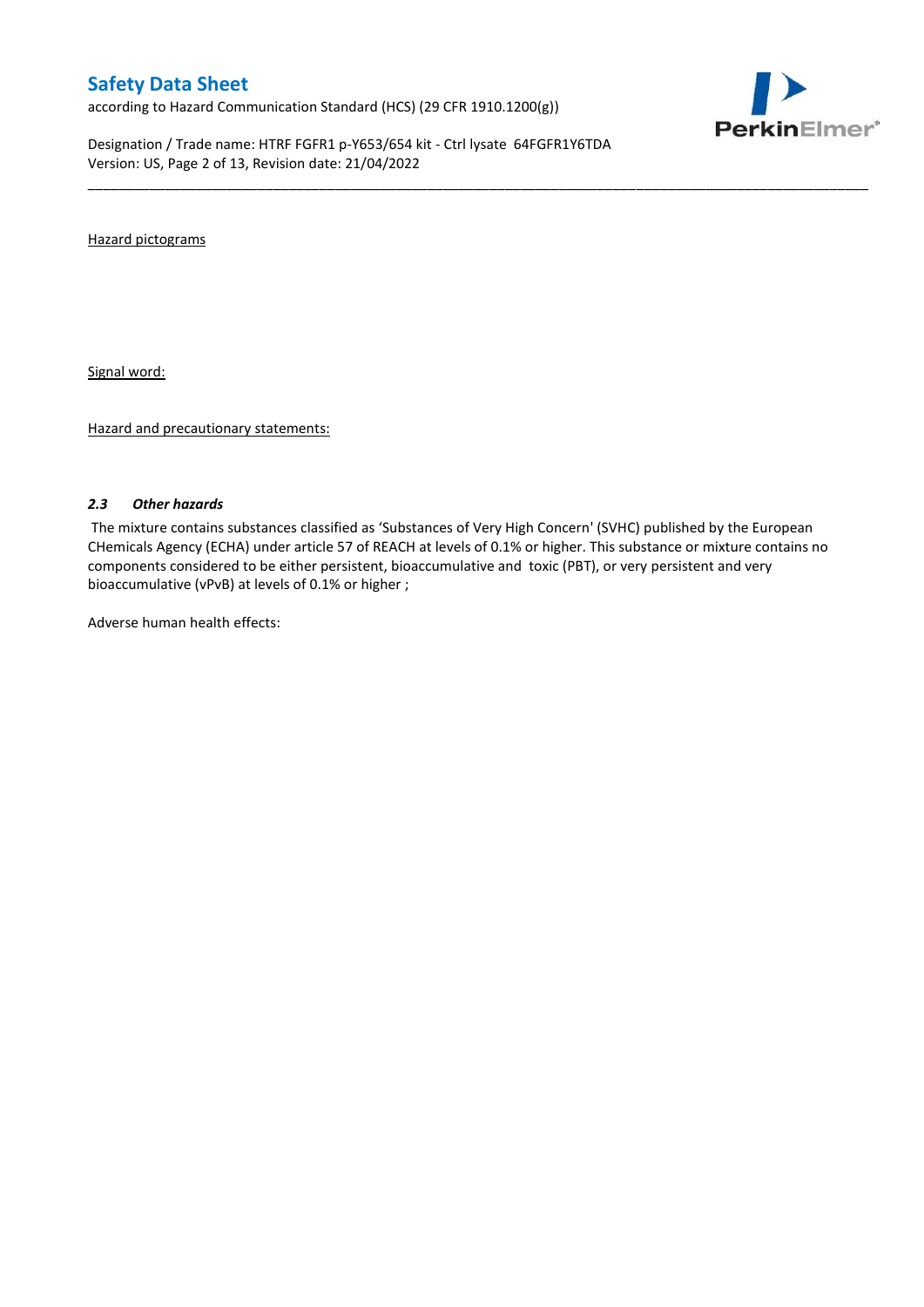according to Hazard Communication Standard (HCS) (29 CFR 1910.1200(g))



Designation / Trade name: HTRF FGFR1 p-Y653/654 kit - Ctrl lysate 64FGFR1Y6TDA Version: US, Page 3 of 13, Revision date: 21/04/2022

# **Section 3 : Composition/information on ingredients**

## *3.2 Mixtures*

Hazardous ingredients:

| Substance name                                                                                 | CAS <sub>n</sub> ° | Index n° | EC n°     | Classification in accordance with 29 CFR <br><b>1910 (OSHA HCS)</b>                                                                                                                                                                  | Concentration<br>$(\%)$ | <b>SCL</b> | M-factor |
|------------------------------------------------------------------------------------------------|--------------------|----------|-----------|--------------------------------------------------------------------------------------------------------------------------------------------------------------------------------------------------------------------------------------|-------------------------|------------|----------|
| $4-(2-$<br>hydroxyethyl)piperazin-1-7365-45-9<br>vlethanesulphonic acid                        |                    |          | 230-907-9 |                                                                                                                                                                                                                                      | $< 3\%$                 |            |          |
| Poly(oxy-1,2-ethanediyl),<br>$\alpha$ -[4-(1,1,3,3-<br>tetramethylbutyl)phenyl]-<br>ω-hydroxy- | 9002-93-1          |          |           | Acute toxicity - Acute Tox. 4 - H302 - Oral<br>Hazardous to the aquatic environment -<br>Aquatic Chronic 2 - H411<br>Serious eye damage/eye irritation - Eye<br>Dam. 1 - H318<br>Skin corrosion/irritation - Skin Irrit. 2 -<br>H315 | $< 1\%$                 |            |          |

\_\_\_\_\_\_\_\_\_\_\_\_\_\_\_\_\_\_\_\_\_\_\_\_\_\_\_\_\_\_\_\_\_\_\_\_\_\_\_\_\_\_\_\_\_\_\_\_\_\_\_\_\_\_\_\_\_\_\_\_\_\_\_\_\_\_\_\_\_\_\_\_\_\_\_\_\_\_\_\_\_\_\_\_\_\_\_\_\_\_\_\_\_\_\_\_\_\_\_\_\_

Additional information:

Full text of H- and EUH-phrases: see SECTION 16.

## **Section 4 : First aid measures**

### *4.1 Description of first aid measures*

**General information**: Do not leave affected person unattended. ; **Following inhalation**: In case of respiratory tract irritation, consult a physician. ; **Following skin contact**:After contact with skin, wash immediately with water ; **Following eye contact**: After contact with the eyes, rinse with water with the eyelids open for a sufficient length of time, then consult an ophthalmologist immediately. ; **Following ingestion**: Do NOT induce vomiting. ; **Self-protection of the first aider**:

## *4.2 Most important symptoms and effects, both acute and delayed*

Symptoms: No known symptoms to date. ; Effects:

## *4.3 Indication of any immediate medical attention and special treatment needed*

Notes for the doctor:

## **Section 5 : Firefighting measures**

## *5.1 Extinguishing media:*

Suitable extinguishing media: This product is not flammable. Use extinguishing agent suitable for type of surrounding fire ;

### *5.2 Special hazards arising from the substance or mixture*

Hazardous combustion products: /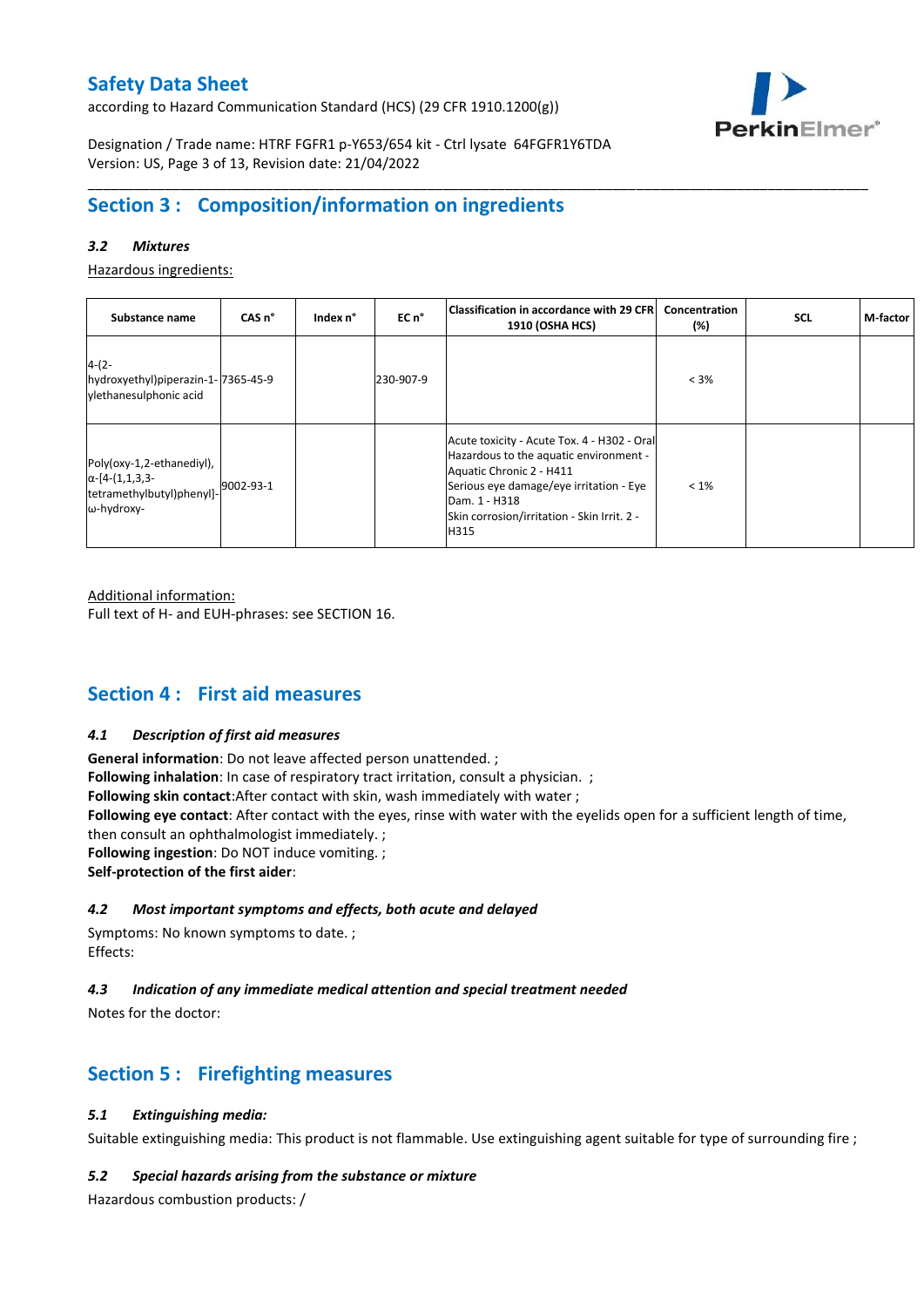according to Hazard Communication Standard (HCS) (29 CFR 1910.1200(g))



Designation / Trade name: HTRF FGFR1 p-Y653/654 kit - Ctrl lysate 64FGFR1Y6TDA Version: US, Page 4 of 13, Revision date: 21/04/2022

\_\_\_\_\_\_\_\_\_\_\_\_\_\_\_\_\_\_\_\_\_\_\_\_\_\_\_\_\_\_\_\_\_\_\_\_\_\_\_\_\_\_\_\_\_\_\_\_\_\_\_\_\_\_\_\_\_\_\_\_\_\_\_\_\_\_\_\_\_\_\_\_\_\_\_\_\_\_\_\_\_\_\_\_\_\_\_\_\_\_\_\_\_\_\_\_\_\_\_\_\_

## *5.3 Advice for fire-fighters*

Wear Protective clothing. ; Additional information:

# **Section 6 : Accidental release measures**

## *6.1 Personal precautions, protective equipment and emergency procedures*

Emergency procedures: Provide adequate ventilation. ;

## *6.2 Environmental precautions*

Do not allow to enter into surface water or drains. ;

## *6.3 Methods and material for containment and cleaning up*

For cleaning up: Suitable material for taking up: Absorbing material, organic ; Other information:

## *6.4 Reference to other sections*

Additional information:

## **Section 7 : Handling and storage**

## *7.1 Precautions for safe handling*

Protective measures: Advice on safe handling: Avoid contact with skin, eyes and clothes. ; Fire preventions:

Do not eat, drink or smoke in areas where reagents are handled. ; Advice on general occupational hygiene : Handle in accordance with good industrial hygiene and safety practice ;

### *7.2 Conditions for safe storage, including any incompatibilities*

Requirements for storage rooms and vessels: Keep container tightly closed. ; Hints on storage assembly: Materials to avoid: Further information on storage conditions:

## *7.3 Specific end uses:*

Recommendations on specific end uses: Observe technical data sheet. ;

## **Section 8 : Exposure controls/personal protection**

### *8.1 Control parameters*

Preliminary remark: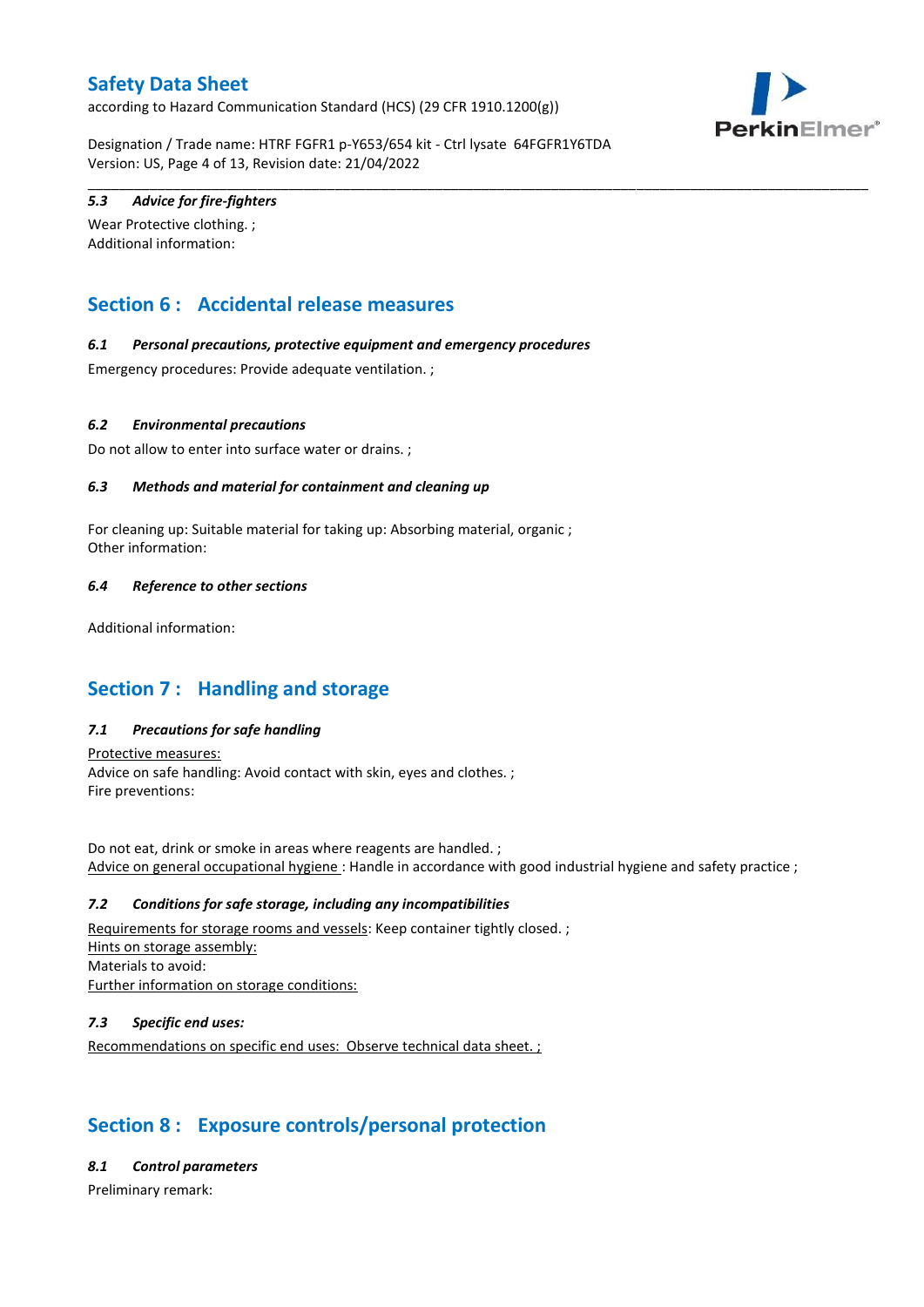according to Hazard Communication Standard (HCS) (29 CFR 1910.1200(g))



Designation / Trade name: HTRF FGFR1 p-Y653/654 kit - Ctrl lysate 64FGFR1Y6TDA Version: US, Page 5 of 13, Revision date: 21/04/2022

## 8.1.1 Occupational exposure limits:

OSHA (USA)

| Source:                             | Occupational Safety and Health Administration (OSHA) Permissible Exposure Limits (PELS) from 29 CFR 1910.1000 |           |                                                                            |                                                                               |                                                                      |                                                                        |  |  |  |  |
|-------------------------------------|---------------------------------------------------------------------------------------------------------------|-----------|----------------------------------------------------------------------------|-------------------------------------------------------------------------------|----------------------------------------------------------------------|------------------------------------------------------------------------|--|--|--|--|
| Substance                           | EC No.                                                                                                        | CAS-No    | <b>OSHA Permissible</b><br><b>Exposure Limit (PEL)</b><br>8-hour TWA (ppm) | <b>OSHA Permissible</b><br><b>Exposure Limit (PEL) 8-</b><br>hour TWA (mg/m3) | <b>OSHA Permissible</b><br><b>Exposure Limit (PEL)</b><br>STEL (ppm) | <b>OSHA Permissible</b><br><b>Exposure Limit (PEL)</b><br>STEL (mg/m3) |  |  |  |  |
| $(7365-45-9) / 230-907$ $230-907-9$ |                                                                                                               | 7365-45-9 |                                                                            |                                                                               |                                                                      |                                                                        |  |  |  |  |

\_\_\_\_\_\_\_\_\_\_\_\_\_\_\_\_\_\_\_\_\_\_\_\_\_\_\_\_\_\_\_\_\_\_\_\_\_\_\_\_\_\_\_\_\_\_\_\_\_\_\_\_\_\_\_\_\_\_\_\_\_\_\_\_\_\_\_\_\_\_\_\_\_\_\_\_\_\_\_\_\_\_\_\_\_\_\_\_\_\_\_\_\_\_\_\_\_\_\_\_\_

| Source :                       | TRGS 903, November 2015, BAuA |               |             |           |
|--------------------------------|-------------------------------|---------------|-------------|-----------|
| Substance                      | EC No.                        | <b>CAS-No</b> | BGW (mg/m3) | BGW (ppm) |
| ./365-45-9 / 230-907-230-907-9 |                               | 7365-45-9     |             |           |

## 8.1.2 DNEL/PNEC-values:

• DNEL worker

| Source:                  |                     | <b>IGESTIS – substance database</b> |                                                 |                                                          |                                                             |                                                  |                                                       |                                                          |                                                             |
|--------------------------|---------------------|-------------------------------------|-------------------------------------------------|----------------------------------------------------------|-------------------------------------------------------------|--------------------------------------------------|-------------------------------------------------------|----------------------------------------------------------|-------------------------------------------------------------|
| Substance                | EC-No.              | <b>CAS-No</b>                       | Acute – dermal,<br>local effects<br>(mg/kg/day) | Long-term $-$<br>dermal, local<br>effects<br>(mg/kg/day) | Long-term $-$<br>dermal,<br>systemic effects<br>(mg/kg/day) | Acute –<br>linhalation. local<br>effects (mg/m3) | Acute -<br>inhalation.<br>systemic effects<br>(mg/m3) | Long-term $-$<br>linhalation. local<br>effects (mg/m3) ` | $Long-term -$<br>inhalation.<br>systemic effects<br>(mg/m3) |
| 7365-45-9 /<br>230-907-9 | 230-907-9 7365-45-9 |                                     |                                                 |                                                          |                                                             |                                                  | 23.5-23.5                                             |                                                          |                                                             |

## DNEL consumer

| Source:                  |        | <b>IGESTIS – substance database</b> |                                                 |                                                          |                                                             |                                                        |                                                       |                                                        |                                                             |
|--------------------------|--------|-------------------------------------|-------------------------------------------------|----------------------------------------------------------|-------------------------------------------------------------|--------------------------------------------------------|-------------------------------------------------------|--------------------------------------------------------|-------------------------------------------------------------|
| Substance                | EC No. | CAS-No                              | Acute - dermal,<br>local effects<br>(mg/kg/day) | Long-term $-$<br>dermal, local<br>effects<br>(mg/kg/day) | $Long-term -$<br>dermal.<br>systemic effects<br>(mg/kg/day) | Acute –<br>linhalation. local<br>$effects$ (mg/m3) $ $ | Acute -<br>inhalation.<br>systemic effects<br>(mg/m3) | $Long-term -$<br>linhalation. local<br>effects (mg/m3) | Long-term $-$<br>inhalation.<br>systemic effects<br>(mg/m3) |
| 7365-45-9 /<br>230-907-9 |        | 230-907-9 7365-45-9                 |                                                 |                                                          |                                                             |                                                        |                                                       |                                                        |                                                             |

## • PNEC

| Source:                                 | <b>INERIS</b> |               |                                                                                                                                                                                                                                                                                                                                                                                                                                                                                               |  |  |              |  |  |                      |  |            |                      |              |  |
|-----------------------------------------|---------------|---------------|-----------------------------------------------------------------------------------------------------------------------------------------------------------------------------------------------------------------------------------------------------------------------------------------------------------------------------------------------------------------------------------------------------------------------------------------------------------------------------------------------|--|--|--------------|--|--|----------------------|--|------------|----------------------|--------------|--|
|                                         |               |               | PNEC AQUATIC                                                                                                                                                                                                                                                                                                                                                                                                                                                                                  |  |  |              |  |  |                      |  |            | <b>PNEC Sediment</b> |              |  |
| <b>Substance</b>                        | EC-No.        | <b>CAS No</b> | freshwater                                                                                                                                                                                                                                                                                                                                                                                                                                                                                    |  |  | marine water |  |  | intermittent release |  | freshwater |                      | marine water |  |
|                                         |               |               | $\lceil (mg/L) \rceil \cdot (mg/kg) \cdot (ppm) \cdot (mg/L) \cdot (mg/kg) \cdot (ppm) \cdot (mg/L) \cdot (mg/kg) \cdot (ppm) \cdot (mg/L) \cdot (mg/L) \cdot (mg/L) \cdot (mg/L) \cdot (mg/L) \cdot (mg/L) \cdot (mg/L) \cdot (mg/L) \cdot (mg/L) \cdot (mg/L) \cdot (mg/L) \cdot (mg/L) \cdot (mg/L) \cdot (mg/L) \cdot (mg/L) \cdot (mg/L) \cdot (gm/L) \cdot (gm/L) \cdot (gm/L) \cdot (mg/L) \cdot (mg/L) \cdot (gm/L) \cdot (gm/L) \cdot (gm/L) \cdot (gm/L) \cdot (gm/L) \cdot (gm/L)$ |  |  |              |  |  |                      |  |            |                      |              |  |
| 7365-45-9<br>/ 230-907- 230-907-9<br>19 |               | 7365-45-9     |                                                                                                                                                                                                                                                                                                                                                                                                                                                                                               |  |  |              |  |  |                      |  |            |                      |              |  |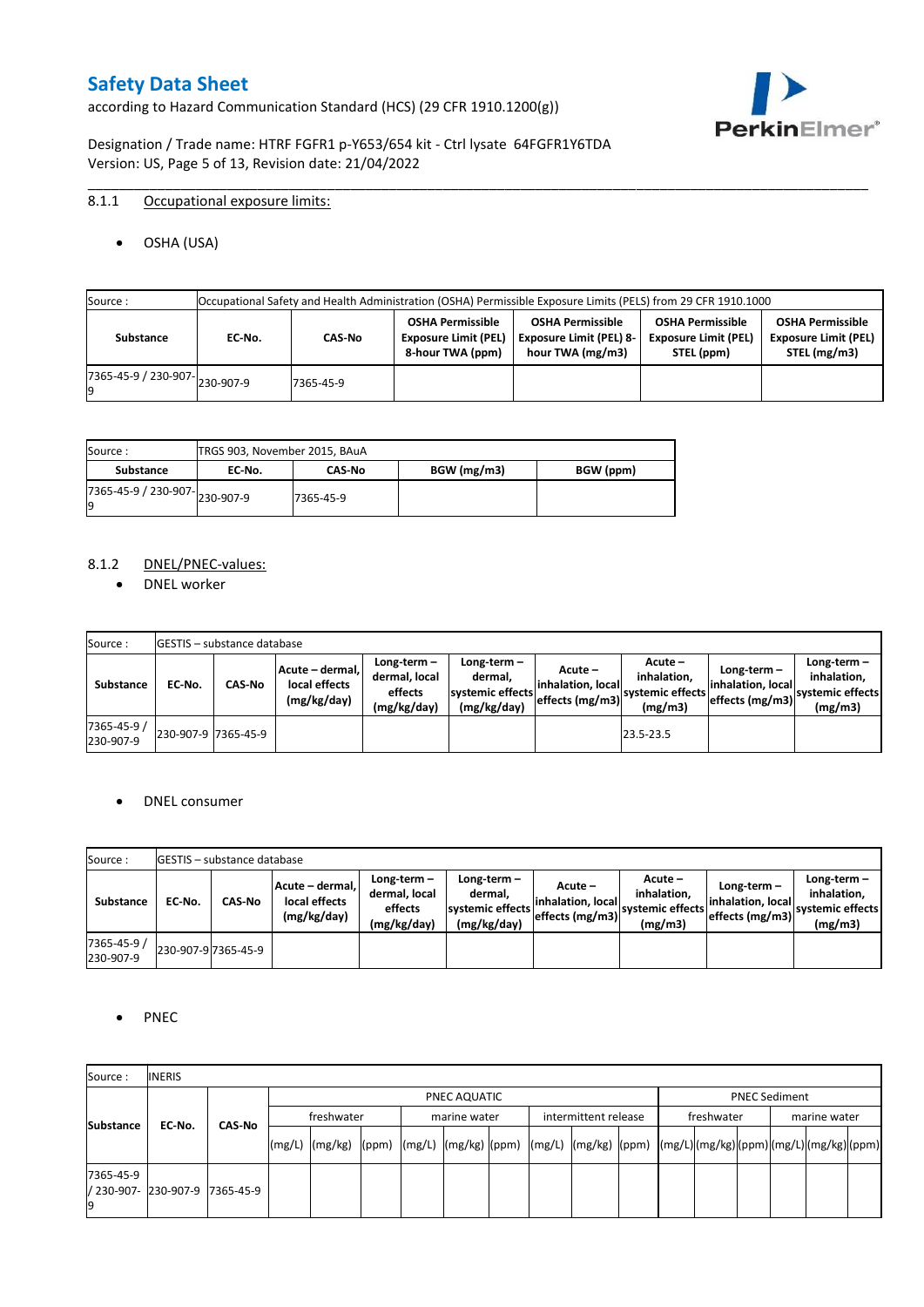according to Hazard Communication Standard (HCS) (29 CFR 1910.1200(g))



Designation / Trade name: HTRF FGFR1 p-Y653/654 kit - Ctrl lysate 64FGFR1Y6TDA Version: US, Page 6 of 13, Revision date: 21/04/2022

| Source:                  | <b>INERIS</b> |               |                  |         |       |        |                                |       |        |                                         |       |        |         |       |
|--------------------------|---------------|---------------|------------------|---------|-------|--------|--------------------------------|-------|--------|-----------------------------------------|-------|--------|---------|-------|
|                          |               |               |                  | Others  |       |        |                                |       |        |                                         |       |        |         |       |
| <b>Substance</b>         | EC-No.        | <b>CAS-No</b> | <b>PNEC soil</b> |         |       |        | PNEC sewage treatment<br>plant |       |        | PNEC secondary<br>PNEC air<br>poisoning |       |        |         |       |
|                          |               |               | (mg/L)           | (mg/kg) | (ppm) | (mg/L) | (mg/kg)                        | (ppm) | (mg/L) | (mg/kg)                                 | (ppm) | (mg/L) | (mg/kg) | (ppm) |
| 7365-45-9 /<br>230-907-9 | 230-907-9     | 7365-45-9     |                  |         |       |        |                                |       |        |                                         |       |        |         |       |

\_\_\_\_\_\_\_\_\_\_\_\_\_\_\_\_\_\_\_\_\_\_\_\_\_\_\_\_\_\_\_\_\_\_\_\_\_\_\_\_\_\_\_\_\_\_\_\_\_\_\_\_\_\_\_\_\_\_\_\_\_\_\_\_\_\_\_\_\_\_\_\_\_\_\_\_\_\_\_\_\_\_\_\_\_\_\_\_\_\_\_\_\_\_\_\_\_\_\_\_\_

## *8.2 Exposure controls*

8.2.1 Appropriate engineering controls:

Technical measures and appropriate working operations should be given priority over the use of personal protective equipment. See section 7

8.2.2 Personal protective equipment:

Eye / Face protection: Safety glasses with side-shields ;

Skin protection:Gloves ;

Respiratory protection:Ensure adequate ventilation ;

Thermal hazards:

8.2.3 Environmental exposure controls:

Consumer exposure control

Measures related to consumer uses of the substance (as such or in mixtures):

Measures related to the service life of the substance in articles:

# **Section 9 : Physical and chemical properties**

### *9.1 Information on basic physical and chemical properties*

**Annearance** 

| n                     |                  |
|-----------------------|------------------|
| Physical state        | Liquid           |
| Colour                | <b>Colorless</b> |
| Odour                 |                  |
| Odour threshold (ppm) |                  |

|                                          |                                       | Value | Concentration<br>(mol/L) | Method | Temperature (°C) | Pressure (kPa) | Remark |
|------------------------------------------|---------------------------------------|-------|--------------------------|--------|------------------|----------------|--------|
| pH                                       |                                       |       |                          |        |                  |                |        |
| Melting point (°C)                       |                                       |       |                          |        |                  |                |        |
| Freezing point (°C)                      |                                       |       |                          |        |                  |                |        |
| Initial boiling point/boiling range (°C) |                                       |       |                          |        |                  |                |        |
| Flash point (°C)                         |                                       |       |                          |        |                  |                |        |
| Evaporation rate (kg/m <sup>2</sup> /h)  |                                       |       |                          |        |                  |                |        |
| Flammability (type:) (%)                 |                                       |       |                          |        |                  |                |        |
| Upper/lower<br>flammability or explosive | Upper explosive limit<br>(%)          |       |                          |        |                  |                |        |
| limits                                   | Lower explosive limit (%)             |       |                          |        |                  |                |        |
| Vapour pressure (kPa)                    |                                       |       |                          |        |                  |                |        |
| Vapour density (g/cm <sup>3</sup> )      |                                       |       |                          |        |                  |                |        |
|                                          | Density (g/cm <sup>3</sup> )          |       |                          |        |                  |                |        |
| Densities                                | Relative density (g/cm <sup>3</sup> ) |       |                          |        |                  |                |        |
|                                          | Bulk density (g/cm <sup>3</sup> )     |       |                          |        |                  |                |        |
|                                          | Critical density (g/cm <sup>3</sup> ) |       |                          |        |                  |                |        |
| Solubility (Type: ) (g/L)                |                                       |       |                          |        |                  |                |        |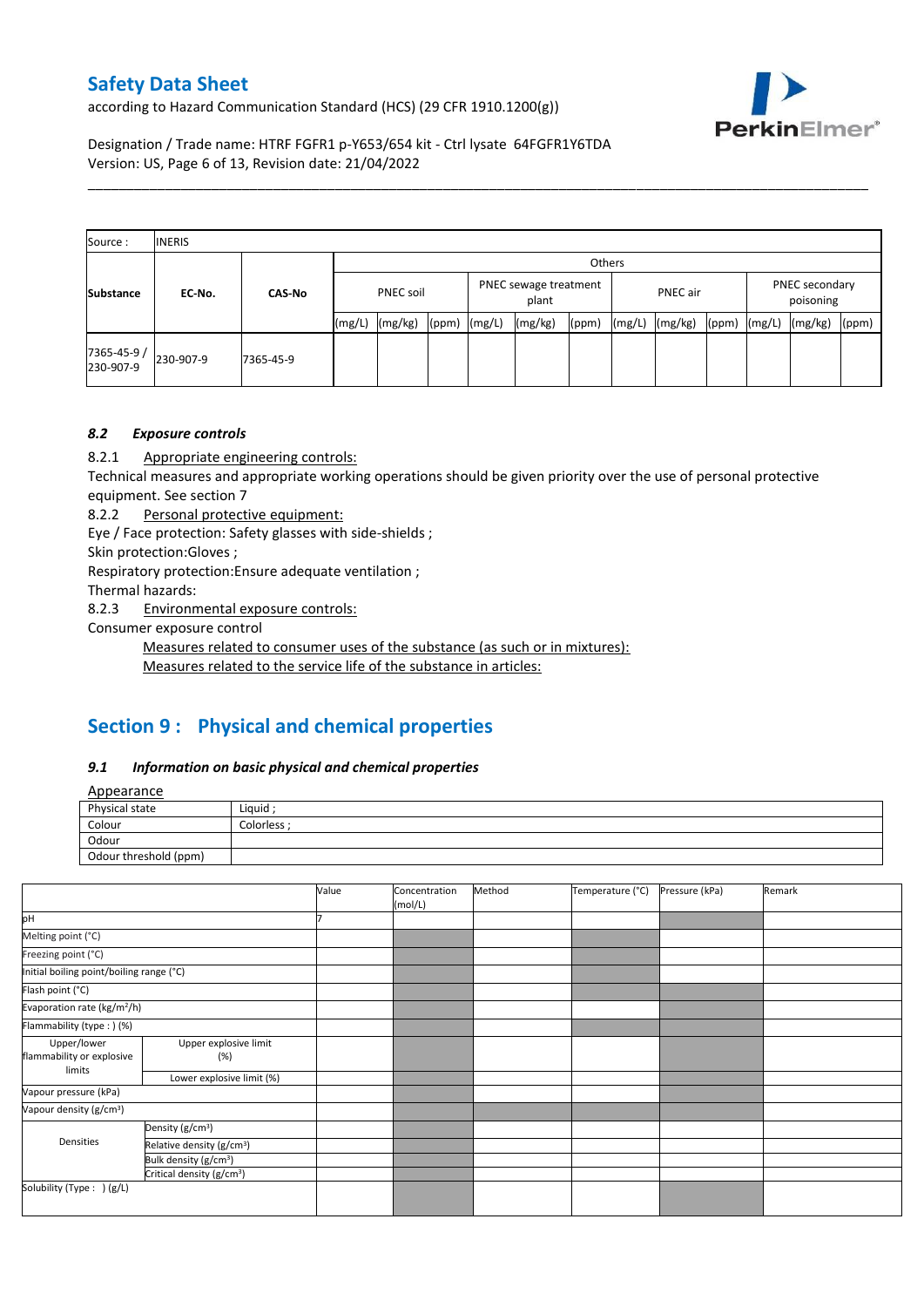according to Hazard Communication Standard (HCS) (29 CFR 1910.1200(g))



## Designation / Trade name: HTRF FGFR1 p-Y653/654 kit - Ctrl lysate 64FGFR1Y6TDA Version: US, Page 7 of 13, Revision date: 21/04/2022

| Partition coefficient (log Pow)<br>n-octanol/water at pH : |                                 |  |  |  |
|------------------------------------------------------------|---------------------------------|--|--|--|
| Auto-ignition temperature (°C)                             |                                 |  |  |  |
| Decomposition energy : kJ                                  | Decomposition temperature (°C)  |  |  |  |
| Viscosity                                                  | Viscosity, dynamic (poiseuille) |  |  |  |
| Viscosity, cinematic (cm <sup>3</sup> /s)                  |                                 |  |  |  |
| Explosive properties                                       |                                 |  |  |  |
|                                                            | Oxidising properties            |  |  |  |

### *9.2 Other information:*

No other relevant data available

# **Section 10 : Stability and reactivity**

#### *10.1 Reactivity*

This material is considered to be non-reactive under normal use conditions. ;

#### *10.2 Chemical stability*

- *10.3 Possibility of hazardous reactions*
- *10.4 Conditions to avoid:*
- *10.5 Incompatible materials:*

### *10.6 Hazardous decomposition products:*

Does not decompose when used for intended uses. ;

## **Section 11 : Toxicological information**

Toxicokinetics, metabolism and distribution

## *11.1 Information on toxicological effects*

Substances

**Acute toxicity**

Animal data: Acute oral toxicity:

| Substance name | LD50<br>(mg/kg) | <b>Species</b> | Method | Symptoms / delayed effects | Remark |
|----------------|-----------------|----------------|--------|----------------------------|--------|
| 9002-93-1      | 1800-1800       | Rat            |        |                            |        |

Acute dermal toxicity: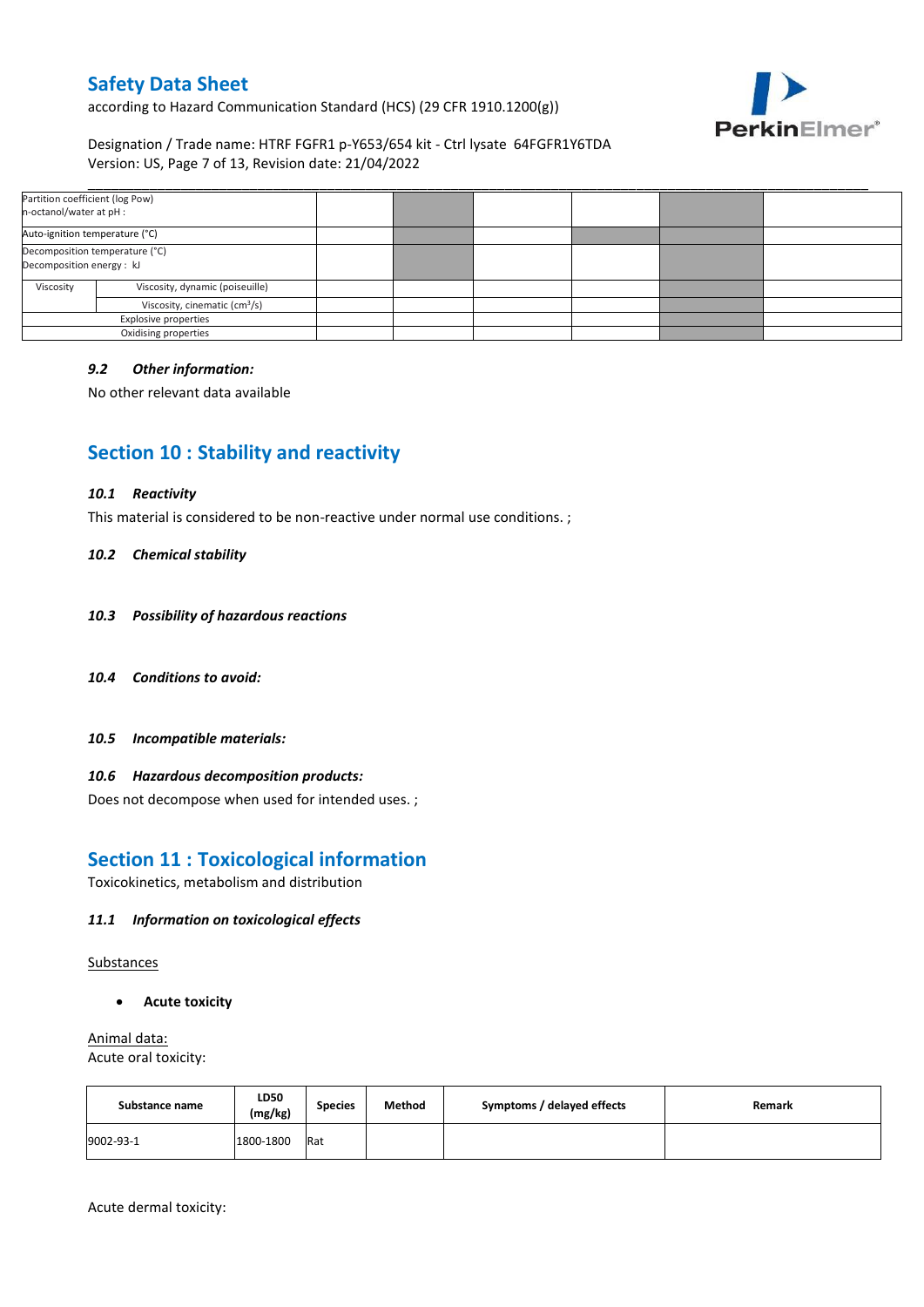according to Hazard Communication Standard (HCS) (29 CFR 1910.1200(g))



Designation / Trade name: HTRF FGFR1 p-Y653/654 kit - Ctrl lysate 64FGFR1Y6TDA Version: US, Page 8 of 13, Revision date: 21/04/2022

Acute inhalative toxicity:

Practical experience / human evidence: Assessment / Classification: General Remark:

### **•** Skin corrosion/irritation

#### Animal data:

| Substance name        | <b>Species</b> | Method | Exposure time | /evaluation | Score | Remark |
|-----------------------|----------------|--------|---------------|-------------|-------|--------|
| 9002-93<br><u>ل ل</u> |                |        |               |             |       |        |

\_\_\_\_\_\_\_\_\_\_\_\_\_\_\_\_\_\_\_\_\_\_\_\_\_\_\_\_\_\_\_\_\_\_\_\_\_\_\_\_\_\_\_\_\_\_\_\_\_\_\_\_\_\_\_\_\_\_\_\_\_\_\_\_\_\_\_\_\_\_\_\_\_\_\_\_\_\_\_\_\_\_\_\_\_\_\_\_\_\_\_\_\_\_\_\_\_\_\_\_\_

In-vitro skin test method: In-vitro skin test result:

Assessment / Classification:

## **Eye damage/irritation**

#### Animal data:

| Substance name   | <b>Species</b> | Method | Exposure time | <b>Result/evaluation</b> | Score | Remark |
|------------------|----------------|--------|---------------|--------------------------|-------|--------|
| 9002-93-<br>⊥−∟ت | Rabbit         |        |               | <b>IEve irritation</b>   |       |        |

In vitro eye test method: In vitro eye test result: Assessment / Classification:

#### C**MR effects (carcinogenity, mutagenicity and toxicity for reproduction)**

o Germ cell mutagenicity:

Animal data:

Assessment / Classification:

o Carcinogenicity

Practical experience / human evidence: Animal data:

Other information: Assessment / Classification:

o Reproductive toxicity

Practical experience / human evidence: Animal data:

Other information: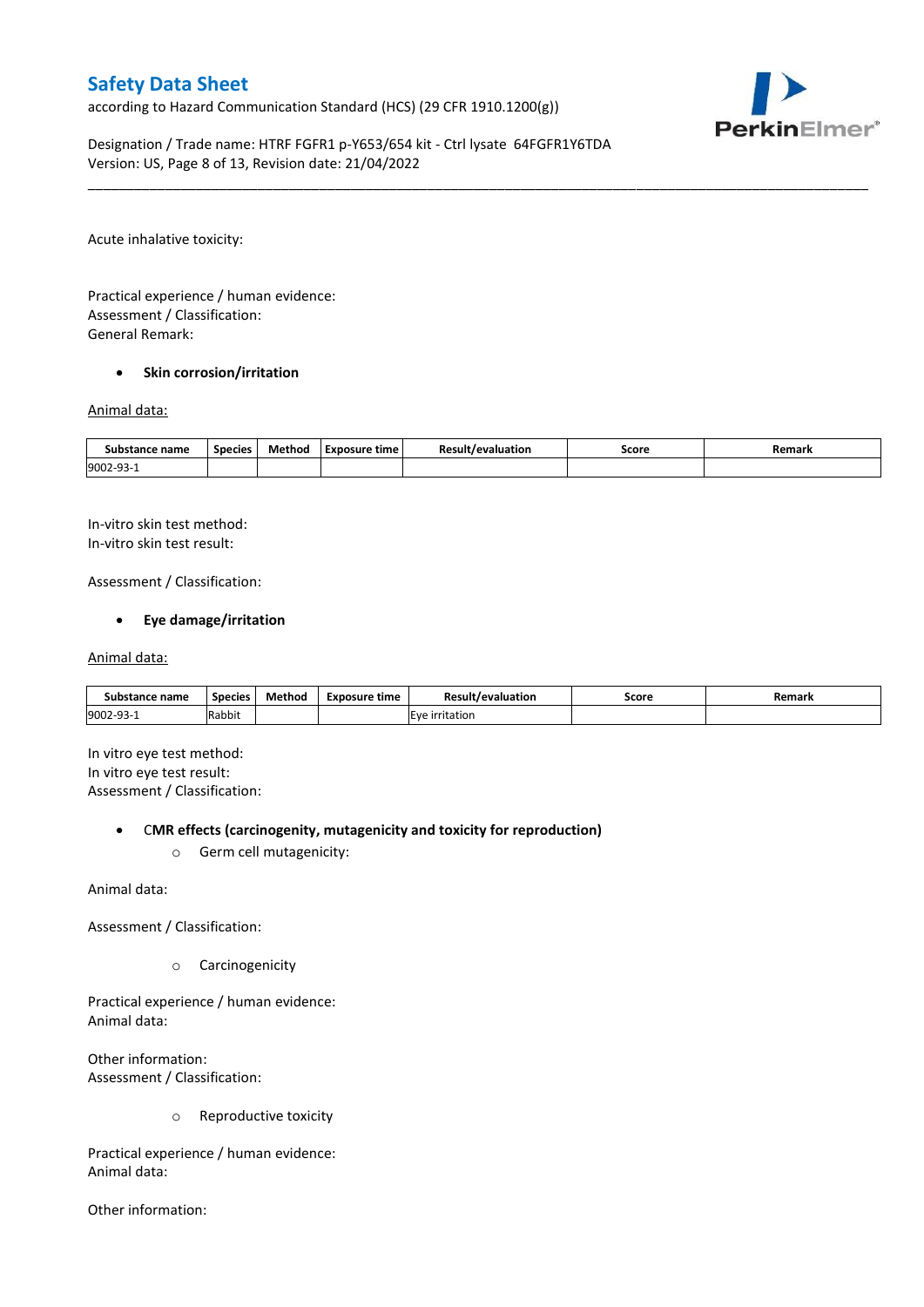according to Hazard Communication Standard (HCS) (29 CFR 1910.1200(g))



Designation / Trade name: HTRF FGFR1 p-Y653/654 kit - Ctrl lysate 64FGFR1Y6TDA Version: US, Page 9 of 13, Revision date: 21/04/2022

\_\_\_\_\_\_\_\_\_\_\_\_\_\_\_\_\_\_\_\_\_\_\_\_\_\_\_\_\_\_\_\_\_\_\_\_\_\_\_\_\_\_\_\_\_\_\_\_\_\_\_\_\_\_\_\_\_\_\_\_\_\_\_\_\_\_\_\_\_\_\_\_\_\_\_\_\_\_\_\_\_\_\_\_\_\_\_\_\_\_\_\_\_\_\_\_\_\_\_\_\_

Assessment / Classification:

Overall assessment on CMR properties:

- **Specific target organ toxicity (single exposure)**
	- o STOT SE 1 and 2

Animal data:

Other information:

o STOT SE 3

Practical experience / human evidence:

Other information: Assessment / Classification:

### **Specific target organ toxicity (repeated exposure)**

Practical experience / human evidence: Animal data:

Assessment / Classification: Other information

### **Aspiration hazard**

Practical experience / human evidence: Experimental data: viscosity data: see SECTION 9. Assessment / Classification: Remark:

11.1.1 Mixtures No toxicological information is available for the mixture itself

## **Section 12 : Ecological information**

In case that test data regarding one endpoint/differentiation exist for the mixture itself, the classification is carried out according to the substance criteria (excluding biodegradation and bioaccumulation). If no test data exist, the criteria for mixture classification has to be used (calculation method) in this case the toxicological data of the ingredients are shown.

### *12.1 Aquatic toxicity:*

Acute (short-term) fish toxicity

| Source:          |        |               |                       |                       |                  | Informations relatives à la réglementation VME (France) : ED 984, 07.2012 |                       |        |        |                |
|------------------|--------|---------------|-----------------------|-----------------------|------------------|---------------------------------------------------------------------------|-----------------------|--------|--------|----------------|
| <b>Substance</b> | EC No. | <b>CAS-No</b> | <b>LC50</b><br>(mg/L) | <b>EC50</b><br>(mg/L) | Test<br>duration | <b>Species</b>                                                            | Result/<br>Evaluation | Method | Remark | General Remark |
| 9002-93-1        |        | 9002-93-1     | 8,9                   |                       |                  | Pimephales<br>Ipromelas<br>96 river<br>minnow)                            |                       |        |        |                |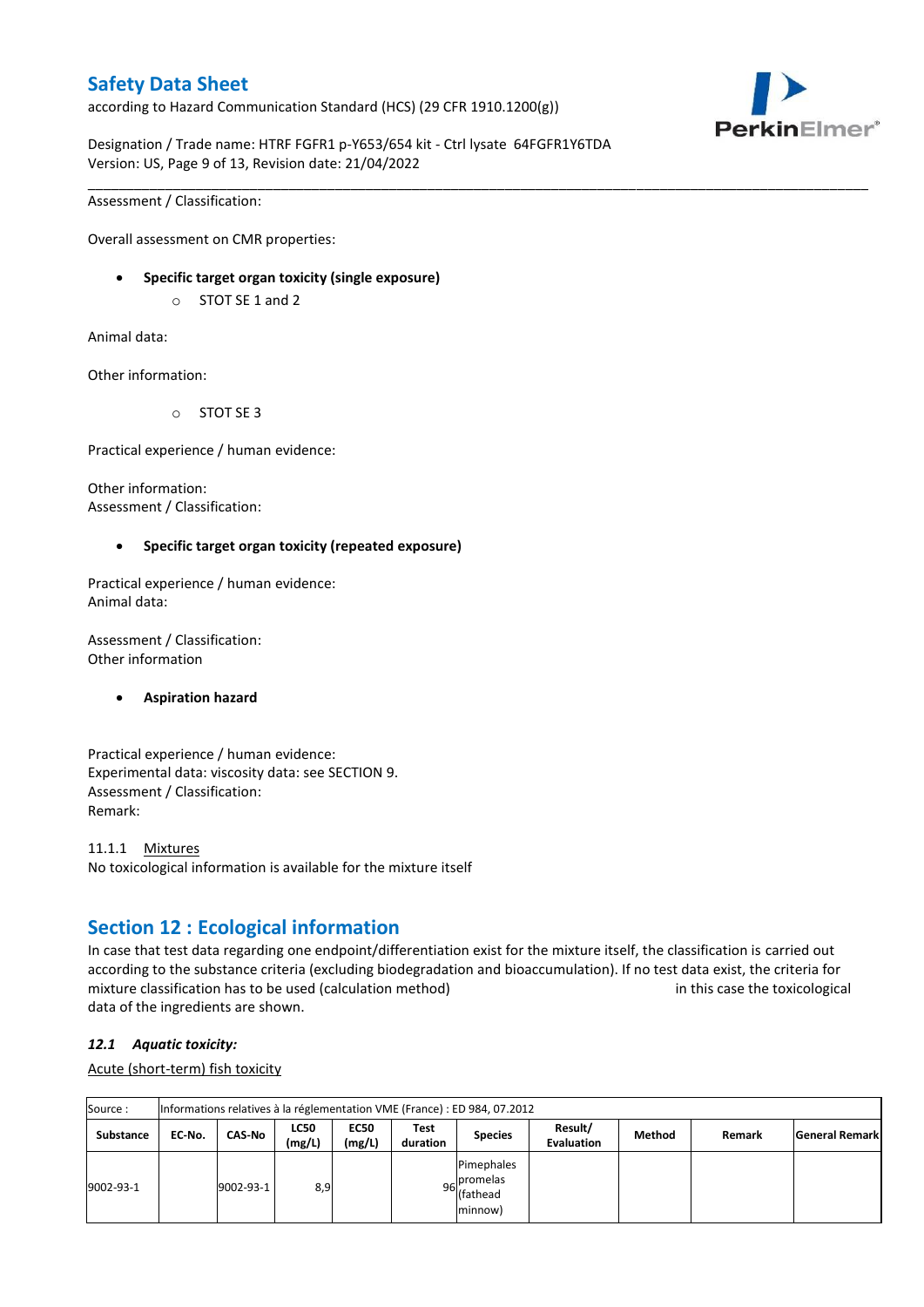according to Hazard Communication Standard (HCS) (29 CFR 1910.1200(g))



## Designation / Trade name: HTRF FGFR1 p-Y653/654 kit - Ctrl lysate 64FGFR1Y6TDA Version: US, Page 10 of 13, Revision date: 21/04/2022

### Chronic (long-term) fish toxicity

| Source:          |           |               |  | Informations relatives à la réglementation VME (France) : ED 984, 07.2012 |         |        |        |                       |  |
|------------------|-----------|---------------|--|---------------------------------------------------------------------------|---------|--------|--------|-----------------------|--|
| <b>Substance</b> | EC No.    | <b>CAS-No</b> |  | $\vert$ NOEC (mg/L) $\vert$ Test duration                                 | Species | Method | Remark | <b>General Remark</b> |  |
| 9002-93-1        | 9002-93-1 |               |  |                                                                           |         |        |        |                       |  |

\_\_\_\_\_\_\_\_\_\_\_\_\_\_\_\_\_\_\_\_\_\_\_\_\_\_\_\_\_\_\_\_\_\_\_\_\_\_\_\_\_\_\_\_\_\_\_\_\_\_\_\_\_\_\_\_\_\_\_\_\_\_\_\_\_\_\_\_\_\_\_\_\_\_\_\_\_\_\_\_\_\_\_\_\_\_\_\_\_\_\_\_\_\_\_\_\_\_\_\_\_

#### Acute (short-term) toxicity to crustacea

| Source:          | Informations relatives à la réglementation VME (France) : ED 984, 07.2012                                                                       |  |  |  |  |  |  |  |  |  |  |
|------------------|-------------------------------------------------------------------------------------------------------------------------------------------------|--|--|--|--|--|--|--|--|--|--|
| <b>Substance</b> | Result/<br><b>EC50</b><br>CAS-No<br>Test duration<br>EC No.<br>Method<br>l General Remark l<br><b>Species</b><br>Remark<br>(mg/L)<br>Evaluation |  |  |  |  |  |  |  |  |  |  |
| 9002-93-1        | 26<br>9002-93-1<br>48                                                                                                                           |  |  |  |  |  |  |  |  |  |  |

## Chronic (long-term) toxicity to crustacea

| Source:   |           |                                                                                                             |  | Informations relatives à la réglementation VME (France) : ED 984, 07.2012 |  |  |  |  |  |  |  |
|-----------|-----------|-------------------------------------------------------------------------------------------------------------|--|---------------------------------------------------------------------------|--|--|--|--|--|--|--|
| Substance | EC-No.    | NOEC (mg/L)   Test duration<br>Method<br><b>CAS-No</b><br><b>General Remark</b><br><b>Species</b><br>Remark |  |                                                                           |  |  |  |  |  |  |  |
| 9002-93-1 | 9002-93-1 |                                                                                                             |  |                                                                           |  |  |  |  |  |  |  |

### Acute (short-term) toxicity to algae and cyanobacteria

| Source:          | Informations relatives à la réglementation VME (France) : ED 984, 07.2012 |                                                                                                                                     |  |  |  |  |  |  |  |  |  |
|------------------|---------------------------------------------------------------------------|-------------------------------------------------------------------------------------------------------------------------------------|--|--|--|--|--|--|--|--|--|
| <b>Substance</b> | EC No.                                                                    | Result/<br>CAS-No   EC50 (mg/L)   Test duration<br><b>General Remark</b><br>Method<br><b>Species</b><br>Remark<br><b>Evaluation</b> |  |  |  |  |  |  |  |  |  |
| 9002-93-1        |                                                                           | 9002-93-1                                                                                                                           |  |  |  |  |  |  |  |  |  |

## Toxicity to microorganisms and other aquatic plants / organisms

| Source:   |            |        |               | Informations relatives à la réglementation VME (France) : ED 984, 07.2012 |        |        |                       |  |
|-----------|------------|--------|---------------|---------------------------------------------------------------------------|--------|--------|-----------------------|--|
| Substance | EC-No.     | CAS-No | $EC50$ (mg/L) | <b>Species</b>                                                            | Method | Remark | <b>General Remark</b> |  |
| 9002-93-1 | 19002-93-1 |        |               |                                                                           |        |        |                       |  |

### Assessment / Classification:

## *12.2 Persistence and degradability*

Biodegradation:

| Source :         | Informations relatives à la réglementation VME (France) : ED 984, 07.2012 |           |                 |                                    |                         |        |                                                                                      |  |  |  |
|------------------|---------------------------------------------------------------------------|-----------|-----------------|------------------------------------|-------------------------|--------|--------------------------------------------------------------------------------------|--|--|--|
| <b>Substance</b> | EC No.                                                                    | CAS-No    | <b>Inoculum</b> | <b>Biodegradation</b><br>parameter | Degradation<br>rate (%) | Method | Remark                                                                               |  |  |  |
| 9002-93-1        |                                                                           | 9002-93-1 |                 | BOD (% of COD).                    | 36-36                   |        | In accordance with the required<br>stability the product is poorly<br>biodegradable. |  |  |  |

### Abiotic Degradation:

| Source:   |        |               |                                            |                                   |      |    |        |        |
|-----------|--------|---------------|--------------------------------------------|-----------------------------------|------|----|--------|--------|
| Substance | EC-No. | <b>CAS-No</b> | <b>Abiotic</b><br>degradation test<br>type | Half-life time Temperature<br>(j) | (°C) | рH | Method | Remark |
| 9002-93-1 |        | 9002-93-1     |                                            |                                   |      |    |        |        |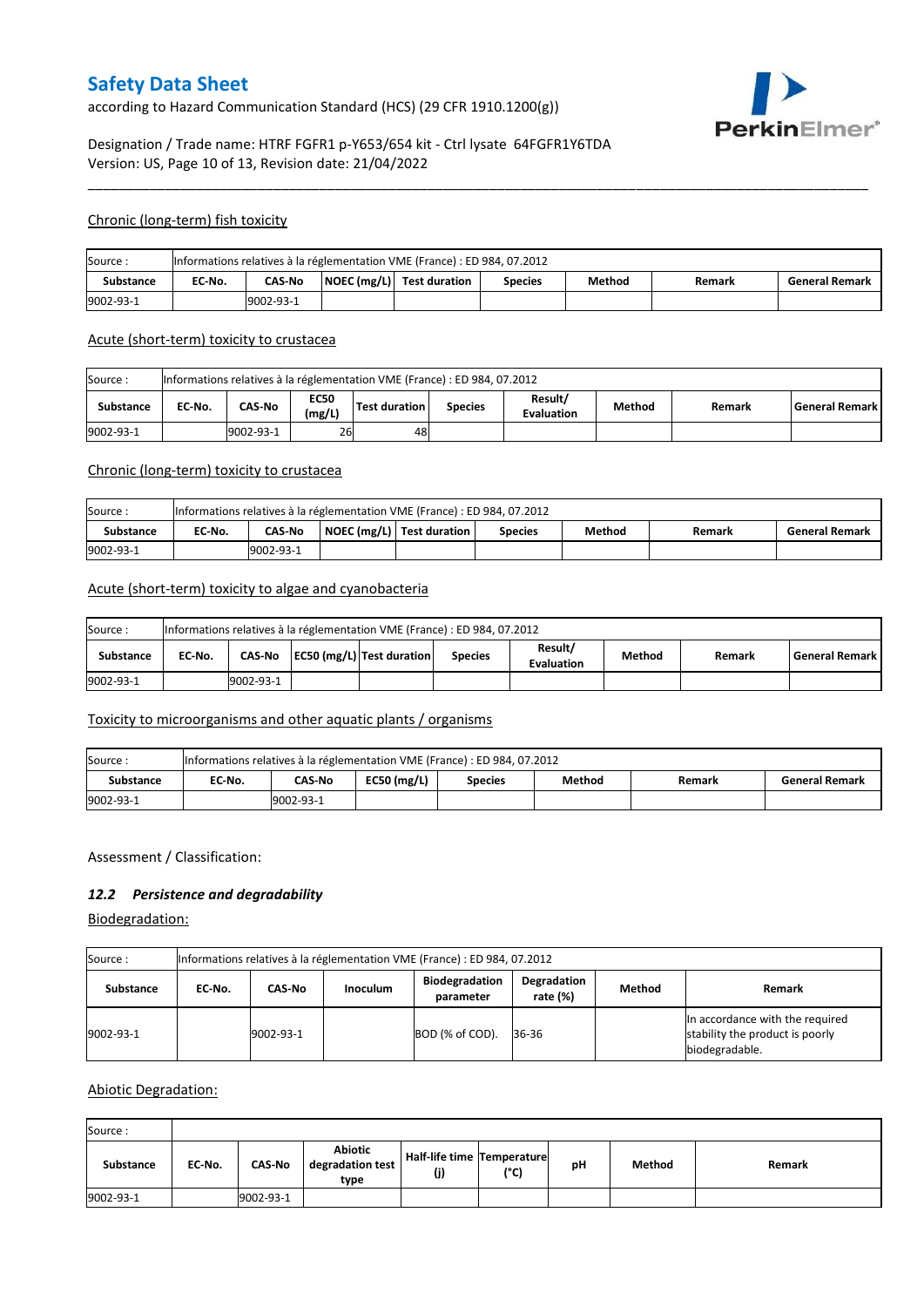according to Hazard Communication Standard (HCS) (29 CFR 1910.1200(g))



Designation / Trade name: HTRF FGFR1 p-Y653/654 kit - Ctrl lysate 64FGFR1Y6TDA Version: US, Page 11 of 13, Revision date: 21/04/2022

Assessment / Classification:

### *12.3 Bioaccumulative potential*

Bioconcentration factor (BCF):

| Source:          |        |               |                |        |        |        |
|------------------|--------|---------------|----------------|--------|--------|--------|
| <b>Substance</b> | EC No. | <b>CAS-No</b> | <b>Species</b> | Result | Method | Remark |
| 9002-93-1        |        | 9002-93-1     |                |        |        |        |

\_\_\_\_\_\_\_\_\_\_\_\_\_\_\_\_\_\_\_\_\_\_\_\_\_\_\_\_\_\_\_\_\_\_\_\_\_\_\_\_\_\_\_\_\_\_\_\_\_\_\_\_\_\_\_\_\_\_\_\_\_\_\_\_\_\_\_\_\_\_\_\_\_\_\_\_\_\_\_\_\_\_\_\_\_\_\_\_\_\_\_\_\_\_\_\_\_\_\_\_\_

### *12.4 Mobility in soil*

| Source:   |       |                 |                     |                   |                                        |         |                                         |                                                   |                                           |        |        |
|-----------|-------|-----------------|---------------------|-------------------|----------------------------------------|---------|-----------------------------------------|---------------------------------------------------|-------------------------------------------|--------|--------|
| Substance | EC n° |                 | CAS n° Distribution | Transport<br>type | Henry's law<br>constant<br>(Pa.m3/mol) | Log KOC | <b>Half-life</b><br>time in<br>soil (j) | <b>Half-life</b><br>time in<br>fresh<br>water (j) | Half-life<br>time in<br>Isea water<br>(j) | Method | Remark |
| 9002-93-1 |       | 9002-<br>$93-1$ |                     |                   |                                        |         |                                         |                                                   |                                           |        |        |

#### *12.5 Results of PBT and vPvB assessment*

### *12.6 Other adverse effects:*

Additional ecotoxicological information:

## **Section 13 : Disposal considerations**

### *13.1 Waste treatment methods*

Waste treatment options: Dispose of waste according to applicable legislation. ;

Other disposal recommendations: Additional information:

# **Section 14 : Transport information**

#### ADR/RID/AND/IMDG/IATA

| UN No.                     |  |
|----------------------------|--|
| UN Proper shipping name    |  |
| Transport hazard class(es) |  |
| Hazard label(s)            |  |
|                            |  |
| Packing group              |  |

### *Transport in bulk according to Annex II of MARPOL 73/78 and the IBC Code*

Land transport (ADR/RID) Classification code ADR: Special Provisions for ADR/RID: Limited quantities for ADR/RID: Excepted Quantities for ADR/RID: Packing Instructions for ADR/RID: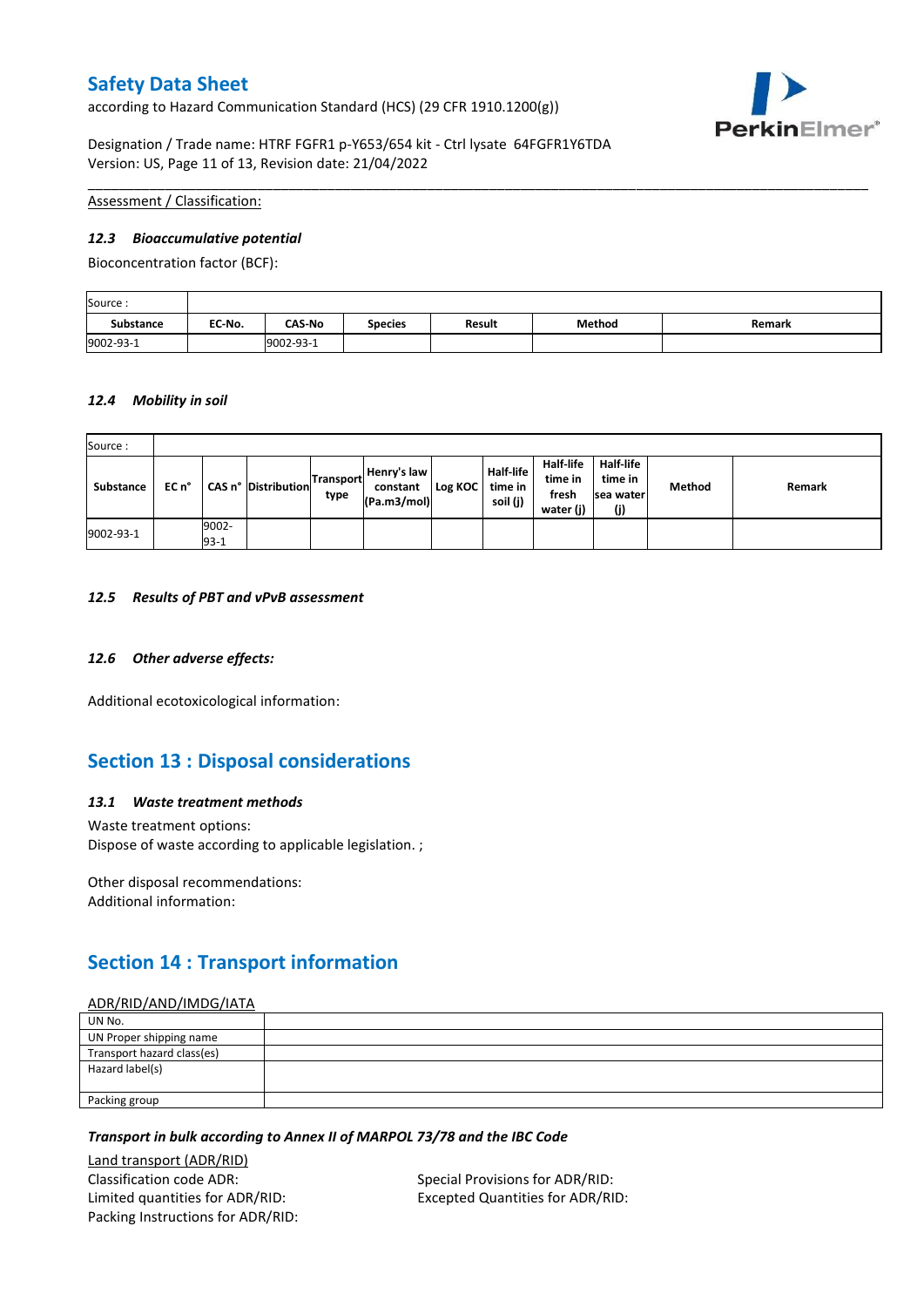according to Hazard Communication Standard (HCS) (29 CFR 1910.1200(g))



Designation / Trade name: HTRF FGFR1 p-Y653/654 kit - Ctrl lysate 64FGFR1Y6TDA Version: US, Page 12 of 13, Revision date: 21/04/2022

| Special packing provisions for ADR/RID:                              |                                                  |  |  |
|----------------------------------------------------------------------|--------------------------------------------------|--|--|
| Mixed packing provisions:                                            | Portable tanks and bulk containers Instructions: |  |  |
| Portable tanks and bulk containers Special Provisions:               |                                                  |  |  |
| <b>ADR Tank Code:</b>                                                | ADR Tank special provisions:                     |  |  |
| Vehicle for tank carriage:                                           | Special provisions for carriage Packages:        |  |  |
| Special provisions for carriage Bulk:                                |                                                  |  |  |
| Special provisions for carriage for loading, unloading and handling: |                                                  |  |  |
| Special Provisions for carriage Operation:                           |                                                  |  |  |
| Hazard identification No:                                            | Transport category (Tunnel restriction code):    |  |  |
|                                                                      |                                                  |  |  |
| Sea transport (IMDG)                                                 |                                                  |  |  |
| Marine Pollutant:                                                    | Subsidiary risk(s) for IMDG:                     |  |  |
| Packing provisions for IMDG:                                         | Limited quantities for IMDG:                     |  |  |
| Packing instructions for IMDG:                                       | <b>IBC</b> Instructions:                         |  |  |
| <b>IBC Provisions:</b>                                               | <b>IMO</b> tank instructions:                    |  |  |
| UN tank instructions:                                                | Tanks and bulk Provisions:                       |  |  |
| EmS:                                                                 | Stowage and segregation for IMDG:                |  |  |
| Properties and observations:                                         |                                                  |  |  |
|                                                                      |                                                  |  |  |
| Inland waterway transport (ADN)                                      |                                                  |  |  |

| <b>Classification Code ADN:</b>              | <b>Special Provisions ADN:</b>  |
|----------------------------------------------|---------------------------------|
| Limited quantities ADN:                      | <b>Excepted quantities ADN:</b> |
| Carriage permitted:                          | Equipment required:             |
| Provisions concerning loading and unloading: |                                 |
| Provisions concerning carriage:              | Number of blue cones/lights:    |
| Remark:                                      |                                 |

#### Air transport (ICAO-TI / IATA-DGR)

Subsidiary risk for IATA: Excepted quantity for IATA: Passenger and Cargo Aircraft Limited Quantities Packing Instructions: Passenger and Cargo Aircraft Limited Quantities Maximal Net Quantity : Passenger and Cargo Aircraft Packaging Instructions : Passenger and Cargo Aircraft Maximal Net Quantity : Cargo Aircraft only Packaging Instructions : Cargo Aircraft only Maximal Net Quantity : ERG code: Special Provisions for IATA:

# **Section 15 : Regulatory information**

### *15.1 Safety, health and environmental regulations/legislation specific for the substance or mixture*

### *15.2 Chemical Safety Assessment:*

For the following substances of this mixture a chemical safety assessment has been carried out :

## **Section 16 : Other information**

## *16.1 Indication of changes*

Date of the previous version:14/04/2022 Modifications: